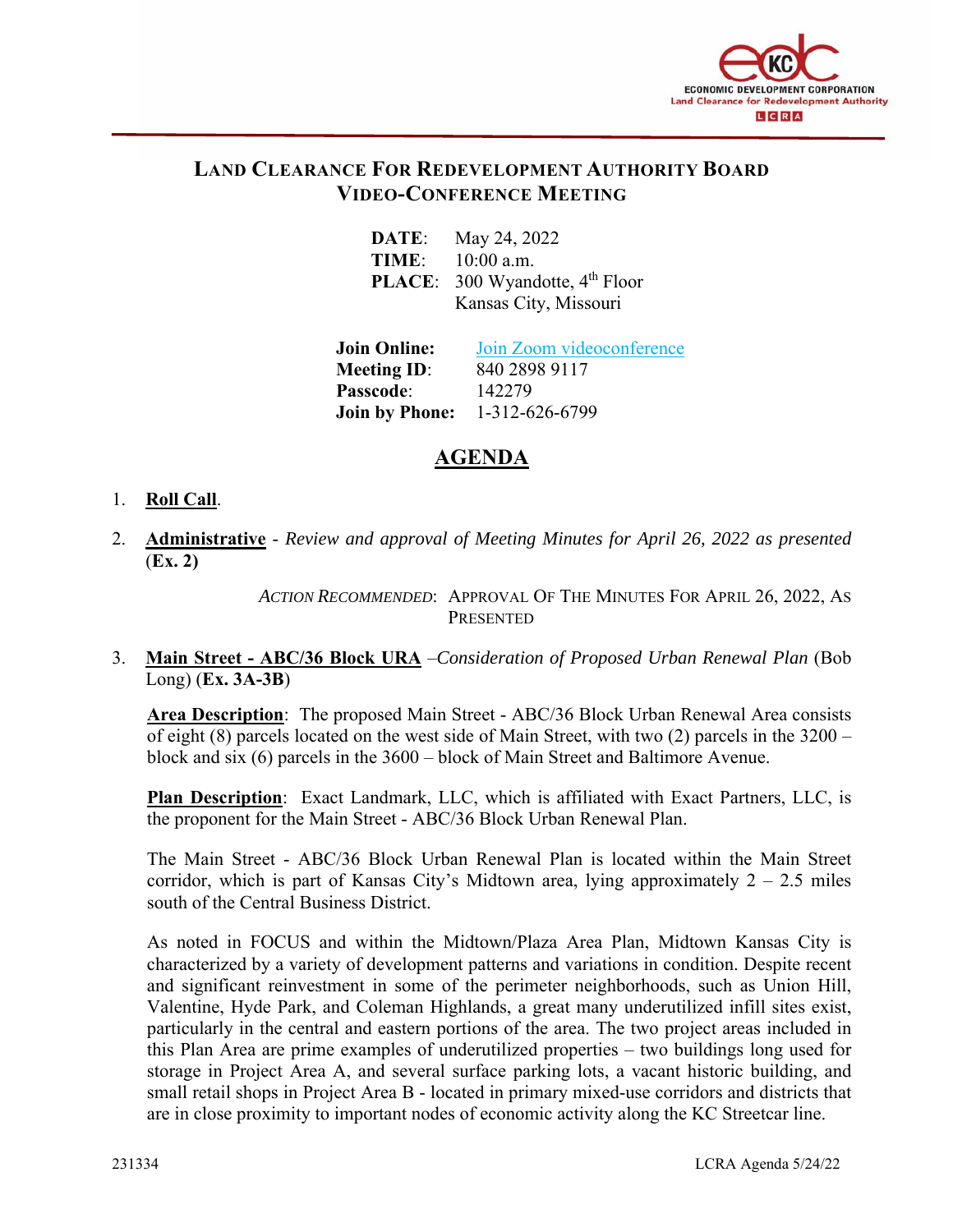The Plan's proponent is proposing the renovation and conversion of the historic ABC Storage & Vans Co. warehouse, 3244 Main Street, and the Anderson Electric Car Company building, 3240 Main Street, from commercial to mixed use. The estimated \$13 million project will provide approximately 50-60 apartments and 4,100 square feet of commercial rooftop space, in addition to resident amenities and parking (Project Area A).

A multi-phase development consisting of: 1) the renovation and conversion of the historic Kansas City National Guard Armory from storage to mixed use with commercial and multifamily space; 2) development of 8 new townhomes on Baltimore Avenue; and 3) development of a new mixed-use building with approximately 132 apartments, about 10,000 square feet of ground floor commercial space fronting Main Street, a public outdoor patio adjacent to the Armory, an underground parking garage of about 94 spaces and two surface parking lots totaling about 93 spaces (Project Area B) .

**Blight Study**: Staff believes that, as of March 2022, the proposed Main Street - ABC/36 Block Urban Renewal Area of Kansas City, Missouri, is a "blighted area" according to the definition provided in Missouri's Land Clearance for Redevelopment Law in the Missouri Revised Statutes (RSMo. Ch. 99) and is a menace to the health, safety, morals, and welfare of the city. An excerpt from the blight study:

All of the components of the Chapter 99 definitions were present in the proposed Main Street ABC/36 Block Urban Renewal Area. Although some portions of the Plan Area are in adequate or sound condition, there exist deteriorated and substandard conditions throughout the Plan Area as a whole, which could lead the legislative body to a finding that the proposed redevelopment area is blighted.

The dominant blighting factors in the proposed redevelopment area include 1) the presence of unsafe or unsanitary conditions, including the presence of trash and debris, noncompliance with modern building codes and the Americans with Disabilities Act, inoperable building systems and lack of life safety systems, and the deterioration of sidewalks and pavement; 2) deterioration of site improvements, including primary roofs, deterioration of windows and doors, and the failing of finishes, as well as site deterioration, including the deterioration of parking surfaces, all of which are prevalent throughout both Project Areas and the Plan Area as a whole; 3) deteriorated public improvements in the Plan Area, including uneven or cracked sidewalks; and 4) commercial vacancies. These factors result in unsafe conditions in the proposed redevelopment area, and make redevelopment of the area by private enterprise alone cost prohibitive. These physical conditions are examples of insanitary or unsafe conditions, deterioration of site improvements, deteriorated public improvements, and commercial vacancies.

All of the above combine to create economic underutilization, and inability to generate reasonable taxes, and social liabilities.

Because most of the components of the Chapter 99 criteria are present in the proposed Main Street - ABC/36 Block Urban Renewal Area of Kansas City, Missouri, in March 2022, staff agrees that the Study Area is a "blighted area" consistent with the definition provided by Missouri's Land Clearance for Redevelopment Law in the Missouri Revised Statutes (RSMo.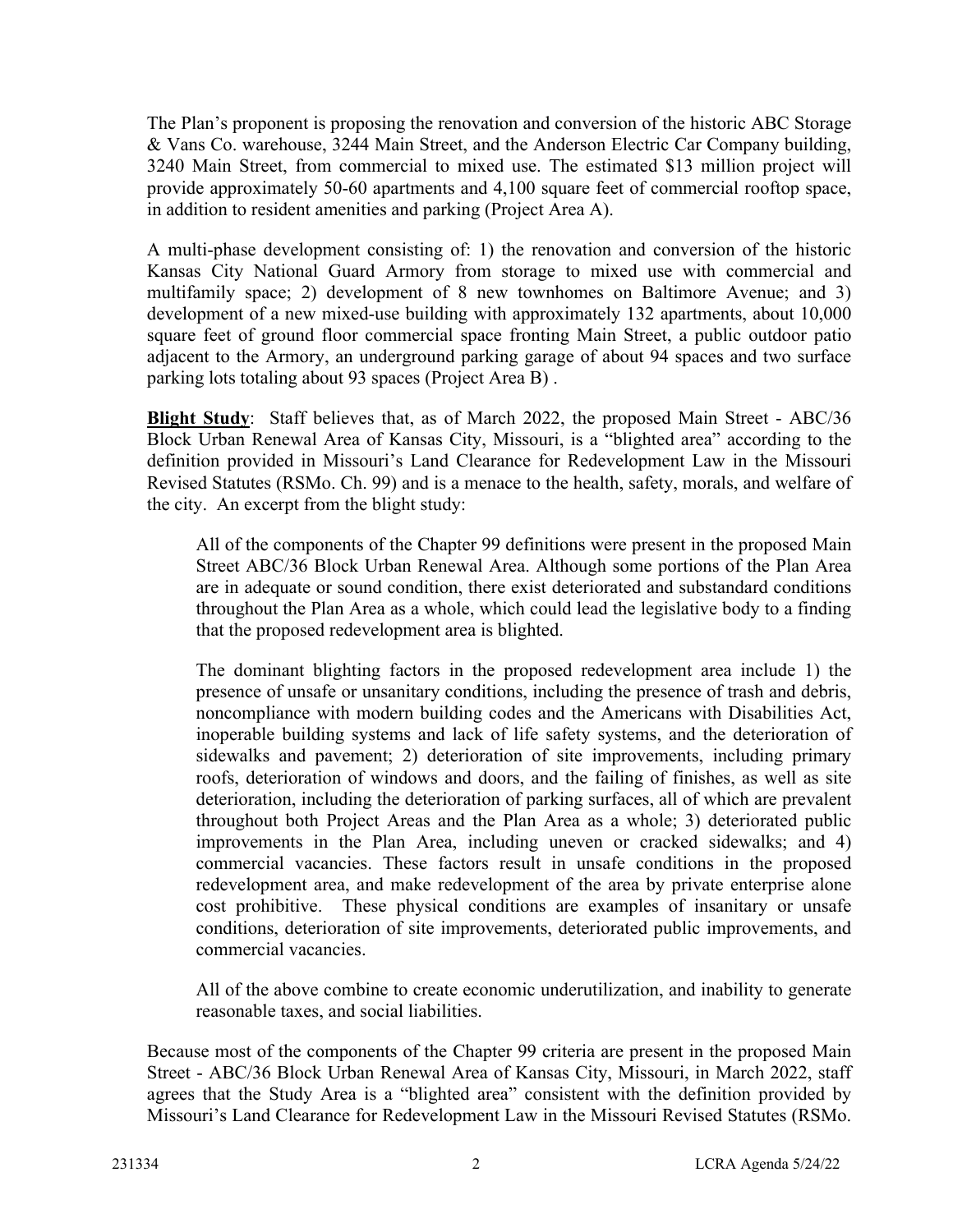Ch. 99), and is a menace to the health, safety and welfare of the city. The blight study can be found in Exhibit F of the draft Plan. Staff believes that blighting conditions exist.

To revitalize the Main Street - ABC/36 Block Plan Area as higher density mixed–use developments, the Plan's proponent believes that assistance from the Land Clearance for Redevelopment Authority (the "Authority"), potentially consisting of real property tax abatement and sales tax exemption on construction materials, will present opportunities to stabilize the Main Street corridor adjacent to the proposed Main Street - ABC/36 Block Urban Renewal Area by stimulating and facilitating private investment in the rehabilitation of existing historic buildings for adaptive reuse as multifamily and commercial uses and the construction of 8 townhouse units, public spaces, and both underground and surface parking.

**Affirmative Action Policy and MBE/WBE Participation**: Project proponents will be required to comply with MHDC's MBE/WBE requirements.

**Taxing Jurisdictions**: The proposed Plan was discussed at the April 22<sup>nd</sup> Agency Directors meeting. Individual projects will be present as they are brought forward.

**Other government/statutory agency action**: The City Planning Commission will consider the proposed Urban Renewal Plan at an upcoming meeting. City Council will need to approve the Finding of Blight and the proposed Main Street - ABC/36 Block Urban Renewal Plan.

> *ACTION RECOMMENDED*: APPROVAL OF THE FINDING OF BLIGHT IN THE PROPOSED MAIN STREET - ABC/36 BLOCK URBAN RENEWAL PLAN.

> > APPROVAL OF THE MAIN STREET - ABC/36 BLOCK URBAN RENEWAL PLAN AND FORWARDING IT TO CITY COUNCIL WITH A RECOMMENDATION OF APPROVAL.

#### 4. **Administrative**.

#### a. **Presentation by Anne Jordan**

*ACTION RECOMMENDED*: NONE; INFORMATIONAL ONLY

#### b. **Executive Director's Report** - *Active Projects Tracking System Report* (Dan Moye) **(Ex. 4B)**

*ACTION RECOMMENDED*: NONE; INFORMATIONAL ONLY

c. **Tax Abatements**. There were sixteen (16) tax abatements approved in April, 2022.

| <b>URA</b>              | <b>Address</b> | <b>Applicant</b>       | <b>Category</b> | <b>Type</b> |
|-------------------------|----------------|------------------------|-----------------|-------------|
| Garfield                | 429 Montgall   | <b>FMS</b> Investments | S/f Residential | Rehab       |
| Habitat for Humanity II | 2506 Olive     | Rosa Fregoso           | S/f Residential | <b>New</b>  |
| Habitat for Humanity II | 2508 Olive     | Regina Murphy          | S/f Residential | New         |
| Habitat for Humanity II | 2544 Olive     | Kayla Borders          | S/f Residential | <b>New</b>  |